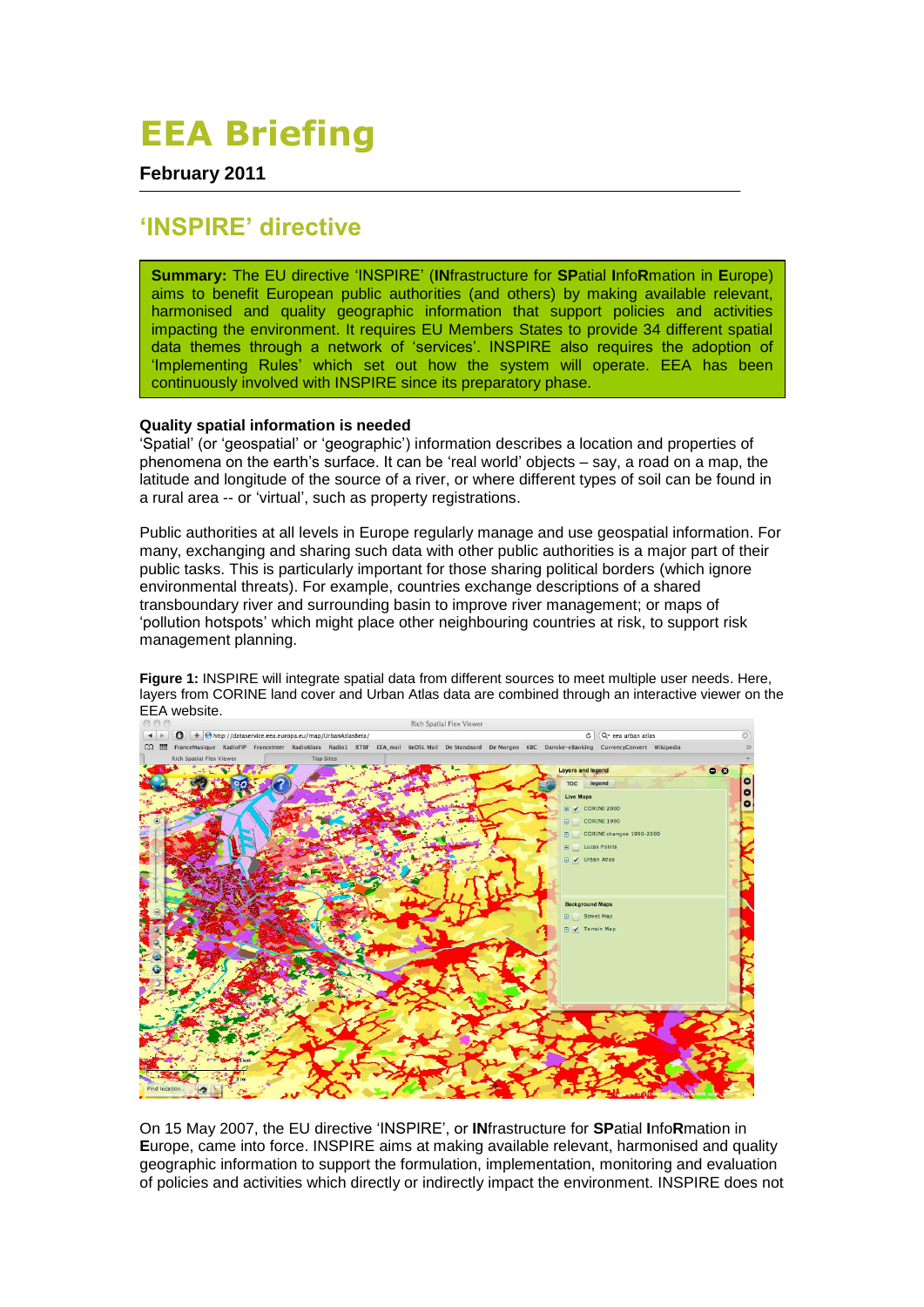require the collection of new spatial data but rather builds on infrastructures for spatial information established and operated by EU Member States. It is also considered a core pillar to achieve ['SEIS',](http://www.eea.europa.eu/about-us/what/shared-environmental-information-system) the Shared Environmental Information System envisioned for Europe.

Public authorities dealing with the environment have been its initial primary beneficiary. For the EEA, about 80 % of all the environmental data and information that it uses has a spatial dimension. But just about any public authority that uses spatial data can benefit, such as an agriculture department using a transportation map to determine routes for shipping local produce.

Eventually, academics, researchers, non-governmental organizations, businesses and citizens are also expected to benefit. Business will most likely be encouraged to develop new electronic applications for niche markets interested in quality geospatial information -- for example, providing shoppers with the locations of bank machines, or cyclists with cycling shop locations, delivered through personal mobile phones.

## **Getting INSPIRE started**

The EC required its Member States to transpose the directive into national law by 15 May 2009. To date, about one-third of the countries have complied. The next step was for public authorities (environmental and other) to create descriptions of their available data ('metadata') that are included in the directive. Here, INSPIRE categorises 34 different spatial data themes into three groups:

- (1) Annex 1 (e.g. geographical names, standard grid across Europe, hydrography)
- (2) Annex 2 (e.g. elevation, land cover)
- (3) Annex 3 (e.g. buildings, soil, government services, population, habitats)

Annex 1 data, to be supplied by countries first, constitutes the basic geospatial reference framework. It is good practice to refer Annex II and III data to Annex I so that locational consistency can be ensured no matter what data themes are combined. For example, a map of soils (from Annex 3) becomes more relevant when viewed with basic location information such roads and names of towns (e.g. from Annex 1).

Countries then need to establish and operate a network of five 'services' which will use metadata and geospatial data:

- (1) Discovery: Tells the user if the information exists, as well as related issues such as: main content; level of detail; who to contact; pricing; and copyright.
- (2) View: Full viewing and basic querying of the above information.
- (3) Download: Mainly for experts, this will enable users to access a dataset on a server and download all or part if it.
- (4) Transformation: Computer applications will 'transform' or recalculate information that is similar but which has been presented differently from different sources (e.g. one country's road categories based on number of lanes and road width is different from that of another's -- to make one common cross-boundary map, the two need to be 'transformed' into one).
- (5) Invoke: Allows spatial data to be generated by one online service automatically communicating with another (i.e. machines talking with machines).

The directive also requires the adoption of five sets of 'Implementing Rules' which set out how the various elements of the infrastructure will operate. For each set, the EC proposes a draft, prepared by expert Drafting Teams. The five sets are:

- (1) Metadata: Descriptions of available information (spatial data sets, series and services).
- (2) Data specifications: Agreements on how data should be defined and presented, or modelled into 'virtual reality' -- for example, defining the width of a highway lane for standardized mapping (completed for Annex I; under development for Annexes II-III).
- (3) Network services: Discovery, view, download, transformation and invoke services.
- (4) Sharing: Obliges authorities to share information the directive's main goal.